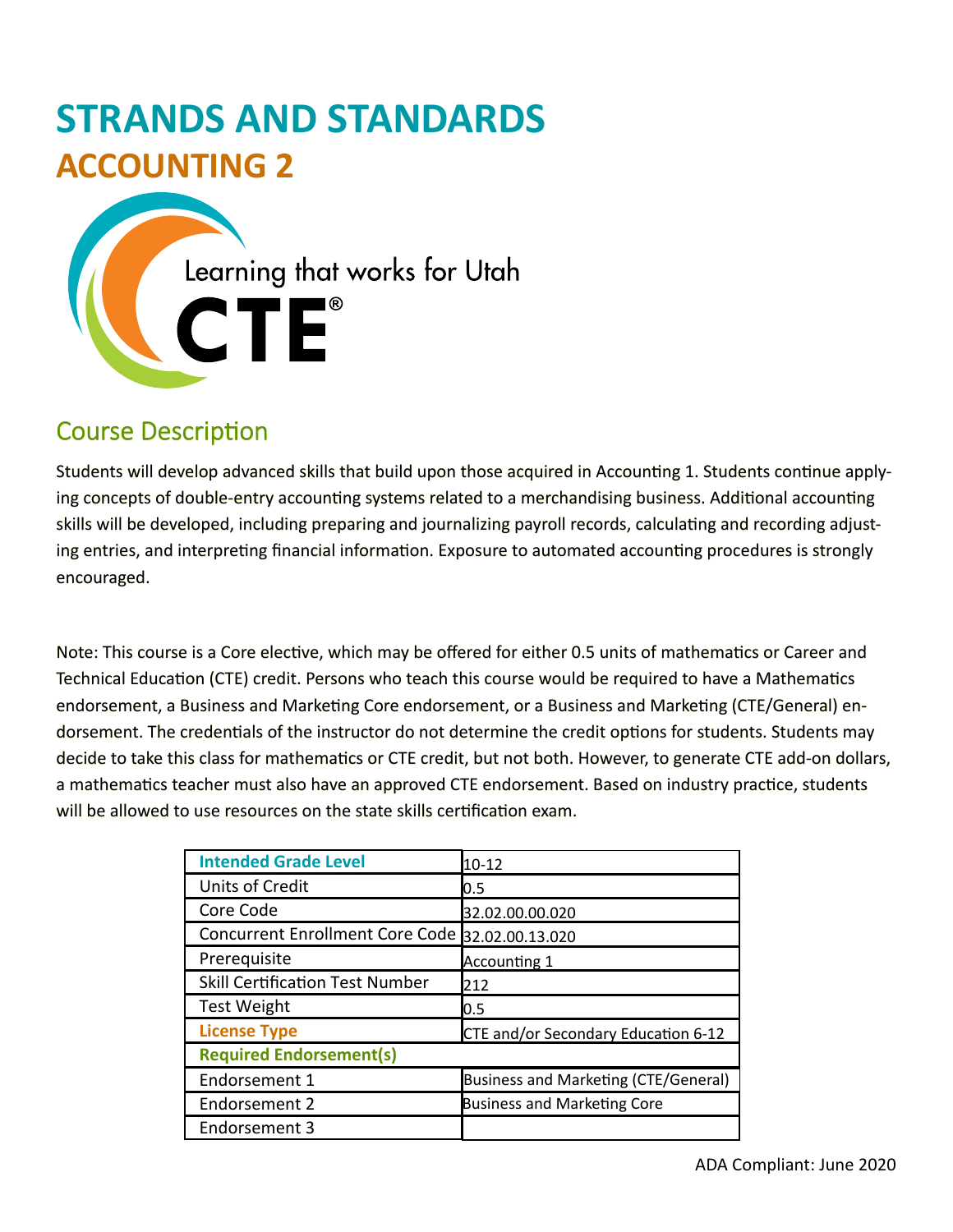# STRAND 1

**Students will define generally accepted accounting principles and basic business structures and each step of the basic accounting cycle as related to a merchandising corporation.**

#### Standard 1

Identify the difference in the financial statements between a merchandising corporation and a sole proprietor service business.

#### Standard 2

Identify each step of the accounting cycle for a merchandising corporation.

- Step 1 Analyze business transactions to determine debit(s) and credit(s)
- Step 2 Journalize transactions in a general journal
- Step 3 Post debit(s) and credit(s) from the general journal to ledger
- Step 4 Prepare a trial balance to prove that debits equal credits
- Step 5 Journalize and post adjusting entries
- Step 6 Prepare the following financial statements:
	- Income statement (profit and loss)
	- Statement of retained earnings
	- Balance sheet
- Step 7 Journalize and post-closing entries
- Step 8 Prepare post-closing trial balance

# STRAND 2

#### **Students will explain and identify calculations, reports, and journal entries related to payroll.**

#### Standard 1

Explain and identify calculations and reports related to payroll activities.

- Explain the formulas for gross earnings based on an hourly rate, salary, commission, and salary plus commission
- Identify and explain employee deductions including taxes (federal, social security, medicare, state) and other voluntary deductions used to calculate net pay
- Identify and explain employers' payroll taxes (social security, medicare, federal unemployment, and state unemployment) and employee benefits paid by the employer

Discuss and interpret forms and reports related to payroll:

- Forms
	- W-4
	- W-2
	- I-9
- Reports
	- Payroll Register
	- Employees' Earnings Record

#### Standard 2

Identify the journal entries for employee payroll, employer payroll taxes and payment of payroll tax liabilities.

#### **Strand 2 Performance Skills included below.**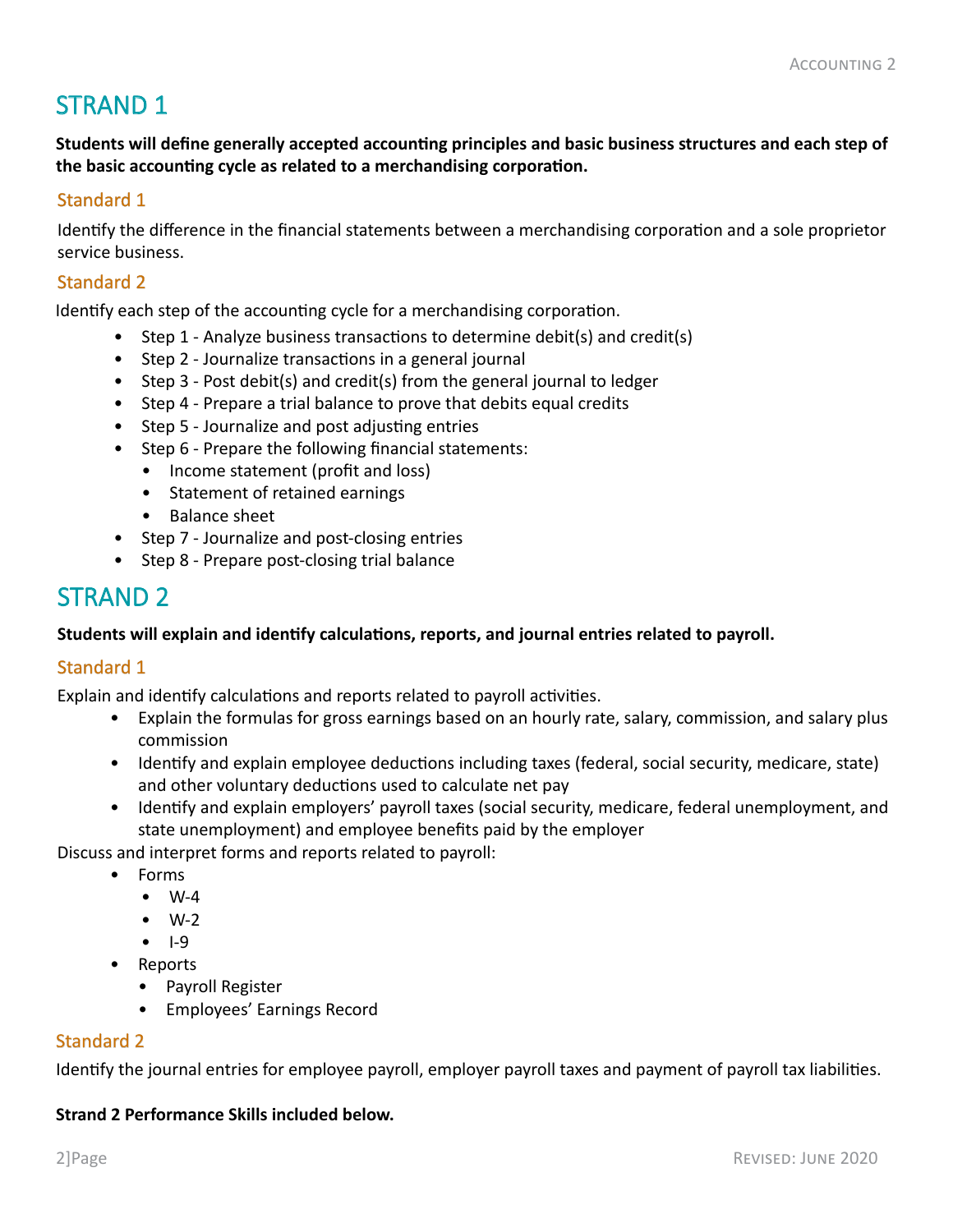# STRAND 3

**Students will identify and describe source documents and journal entries related to sales and cash receipt transactions.**

### Standard 1

Identify and evaluate source documents related to sales and cash receipt journal entries.

- Sales invoices
- Cash register tapes
- Receipts

#### Standard 2

Describe the process for journalizing and posting transactions related to sales and cash receipts.

- Sale of merchandise
- Sales tax
- Returns of merchandise from a customer
- Sales discounts
- Accounts receivable subsidiary ledger

**Strand 3 Performance Skills included below.**

## STRAND 4

**Students will identify and describe source documents and journal entries related to purchases and cash payment transactions.**

#### Standard 1

Identify and evaluate source documents related to purchases and cash payment journal entries.

- Checks
- Purchases invoices

#### Standard 2

Describe the process for journalizing and posting transactions related to purchases and cash payments.

- Purchases of merchandise
- Cash payments
- Returns of merchandise to a vendor
- Purchases discounts
- Accounts payable subsidiary ledger

#### **Strand 4 Performance Skills included below.**

# STRAND 5

**Students will explain and describe the purpose and procedures for common adjusting entries and how they affect the relationship between the trial balance and adjusted trial balance.**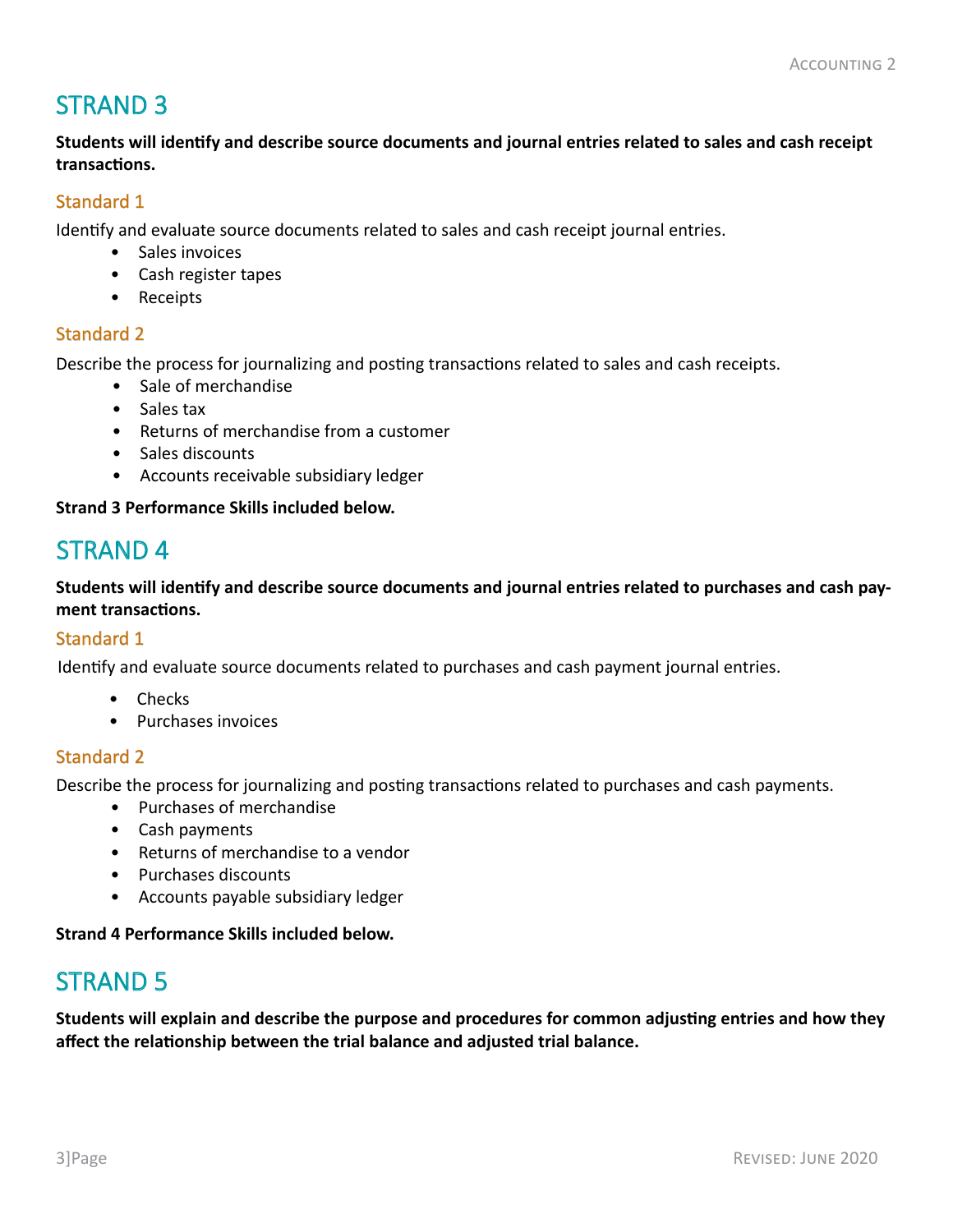### Standard 1

Explain the purpose of adjusting entries and how they relate to the matching principle.

#### Standard 2

Describe the procedures to calculate, journalize and post the following adjusting entries:

- Inventory changes
- Supplies used
- Prepaid Insurance expired
- Corporate federal income tax adjustment

### Standard 3

Explain the relationship between the trial balance and the adjusted trial balance.

**Strand 5 Performance Skills included below.**

# STRAND 6

**Evaluate changes to the income statement, balance sheet, and stockholders' equity for a merchandising corporation.** 

### Standard 1

Compare and contrast the income statement between a service sole-proprietorship and a merchandising corporation.

- Cost of merchandise sold
- Gross profit
- Depreciation expense
- Bad debt expense
- Operating income
- Corporate income tax

### Standard 2

Compare and contrast the balance sheet between a service sole-proprietorship and a merchandising corporation.

- Inventory
- Accumulated depreciation
- Allowance for uncollectible accounts
- Current/Long-term assets and liabilities
- Payroll liabilities
- Stockholders' equity
- Capital stock
- Retained earnings

#### Standard 3

Define and identify the two permanent accounts in stockholders' equity and how they change during the accounting period.

- Define and identify elements that change retained earnings
	- Net income (net loss)
	- Dividends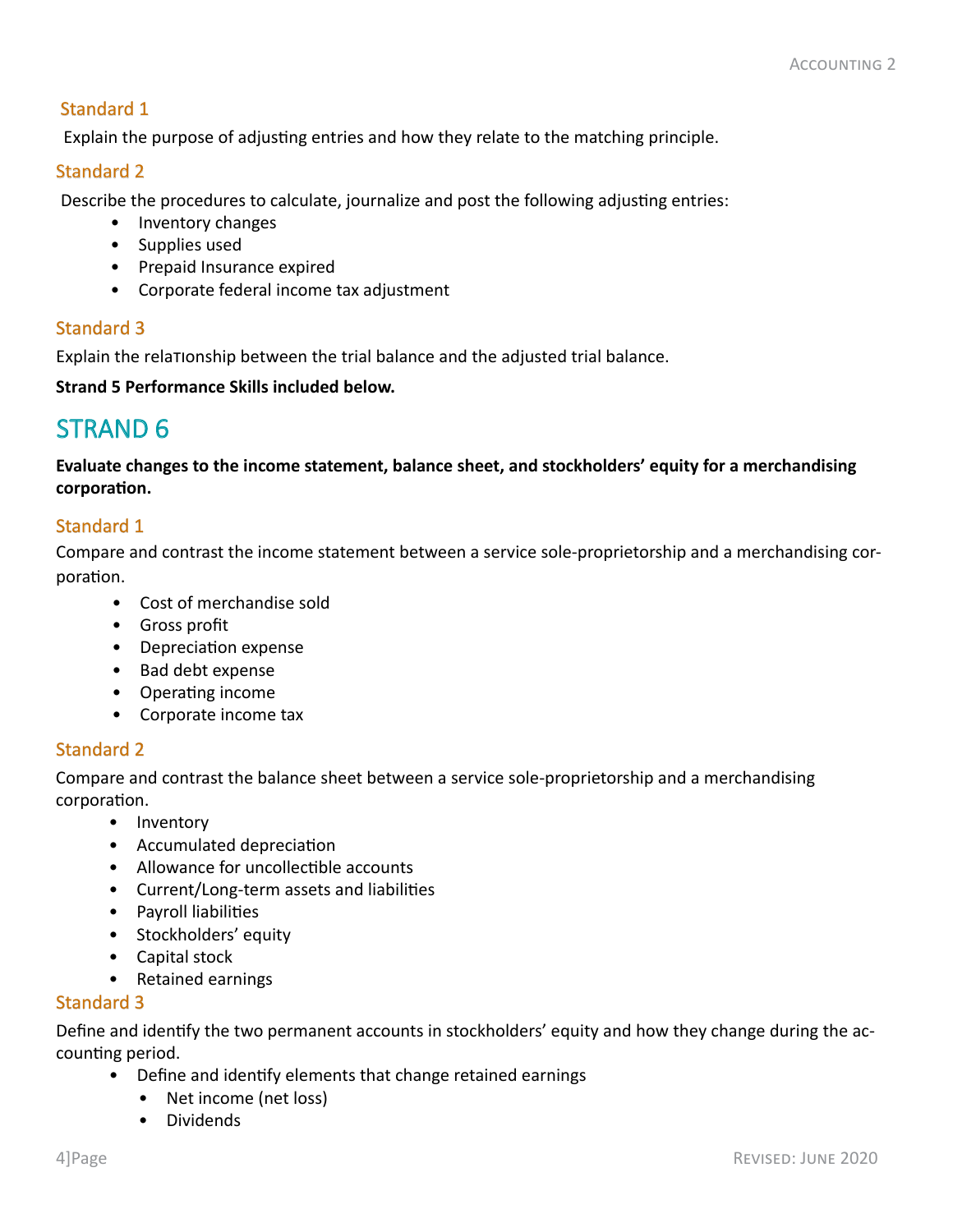• Define capital stock and explore ways the balance could change

#### Standard 4

Define and interpret common financial ratios and their uses to stakeholders.

- Gross profit margin (Gross profit/Sales)
- Return on sales (Net income/Sales)
- Quick ratio (Cash+Accounts receivable/Current liabilities)
- Debt-to-equity (Total liabilities/Total stockholders' equity)
- Return on equity (Net income/Total stockholders' equity)

#### **Strand 6 Performance Skills included below.**

### STRAND 7

**Explain and describe closing journal entries and the post-closing trial balance.** 

#### Standard 1

Explain the purpose of closing journal entries as they apply to a merchandising corporation.

#### Standard 2

Describe the difference between a trial balance and a post-closing trial balance for a merchandising corporation.

#### **Strand 7 Performance Skills included below.**

### STRAND 8

**Students will identify and explain different write-off methods and procedures to record write-offs using the allowance method.**

#### Standard 1

Identify what "writing off" an accounts receivable means, why it is necessary, and the two common write-off methods.

- Direct write-off method
- Allowance method

#### Standard 2

Explain the journal entries related to the allowance method for writing off uncollectible accounts.

- Recording the adjusting journal entry for the allowance method
	- calculate adjustment amount using the net sales method
	- calculate adjustment amount using the aging method
- Writing-off to close uncollectible account
- Reopening a previously written-off account
- Recording payment for reopened account

#### Standard 3

Explain concept of Book Value of Accounts Receivable and how to calculate it (Accounts Receivable - Allowance for Uncollectible Accounts)

#### **Strand 8 Performance Skills included below.**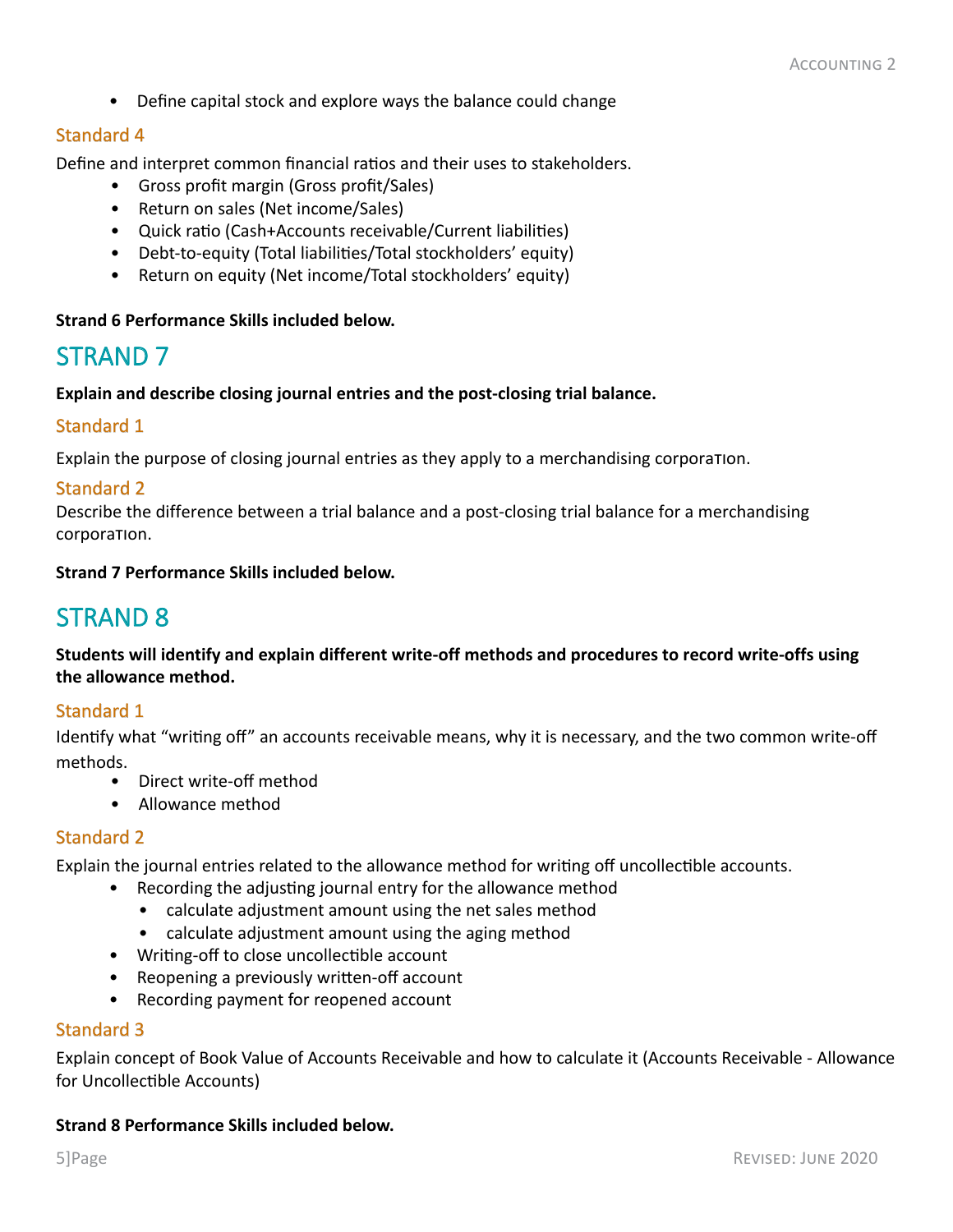# STRAND 9

**Students will define depreciation and explain the process for calculating, journalizing, and posting straightline depreciation.** 

### Standard 1

Define depreciation and how it relates to GAAP and the matching principle.

#### Standard 2

Explain the procedure for calculating depreciation using the straight-line method.

- Identify original cost, salvage value, and useful life of the asset
- Describe the calculation: (original cost salvage value)/useful life
- Identify the process to calculate partial-fiscal-year depreciation

#### Standard 3

Identify and describe the procedure to journalize and post adjusting journal entry for depreciation.

**Strand 9 Performance Skills included below.**

# STRAND 10

**Explore different accounting career options and how ethics and technology affect the accounting profession.**

#### Standard 1

Explore examples of ethics in the accounting profession.

#### Standard 2

Identify and explore the use of automated accounting software, such as:

- Spreadsheets
- QuickBooks
- Industry-standard accounting and tax software

#### Standard 3

Explore Internet sites and mobile apps for accounting purposes (e.g. AICPA, start here go places, IRS, Intuit, Accounting today, Journal of Accountancy, Securities and Exchange Commission, Xero, Sage)

#### Standard 4

Explore careers in the field of accounting (e.g. accountant, accounting clerk, CPA)

### Performance Skills

Strand 2) Payroll:

• Calculate, journalize, and post employee payroll, employer payroll taxes, and payroll tax liabilities. Strand 3) Sales & Cash Receipts:

• Journalize and post transactions for sale of merchandise with and without sales tax, sales returns, and sales discounts.

Strand 4) Purchases & Payments:

• Journalize and post transactions for purchases of merchandise, purchase returns, and purchase discounts.

Strand 5) Adjusting Entries: